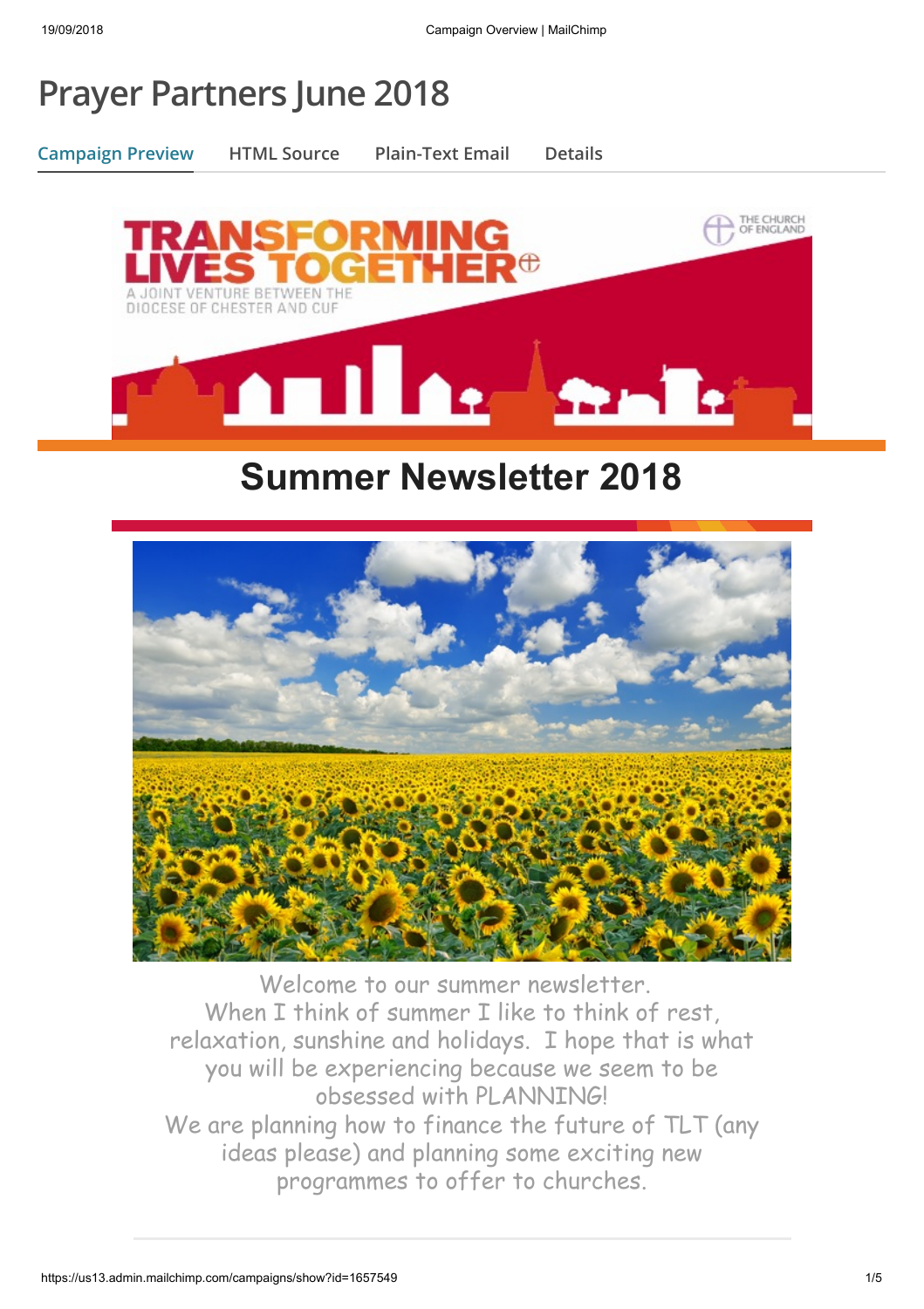

#### **Archdeacons' visitation services**

Kath and Wendy attended all the Archdeacons' Visitation Services this year and either spoke or played a video describing 'Filling the Gap'.

The generous donations made at those services totalled £5744.88 with an additional amount to come from Gift Aid. This money will be used to help fund more projects which are designed to provide fun and food to children in the school holidays, especially those who receive free school meals.

Thank you. Please pray that we reach out to more this year



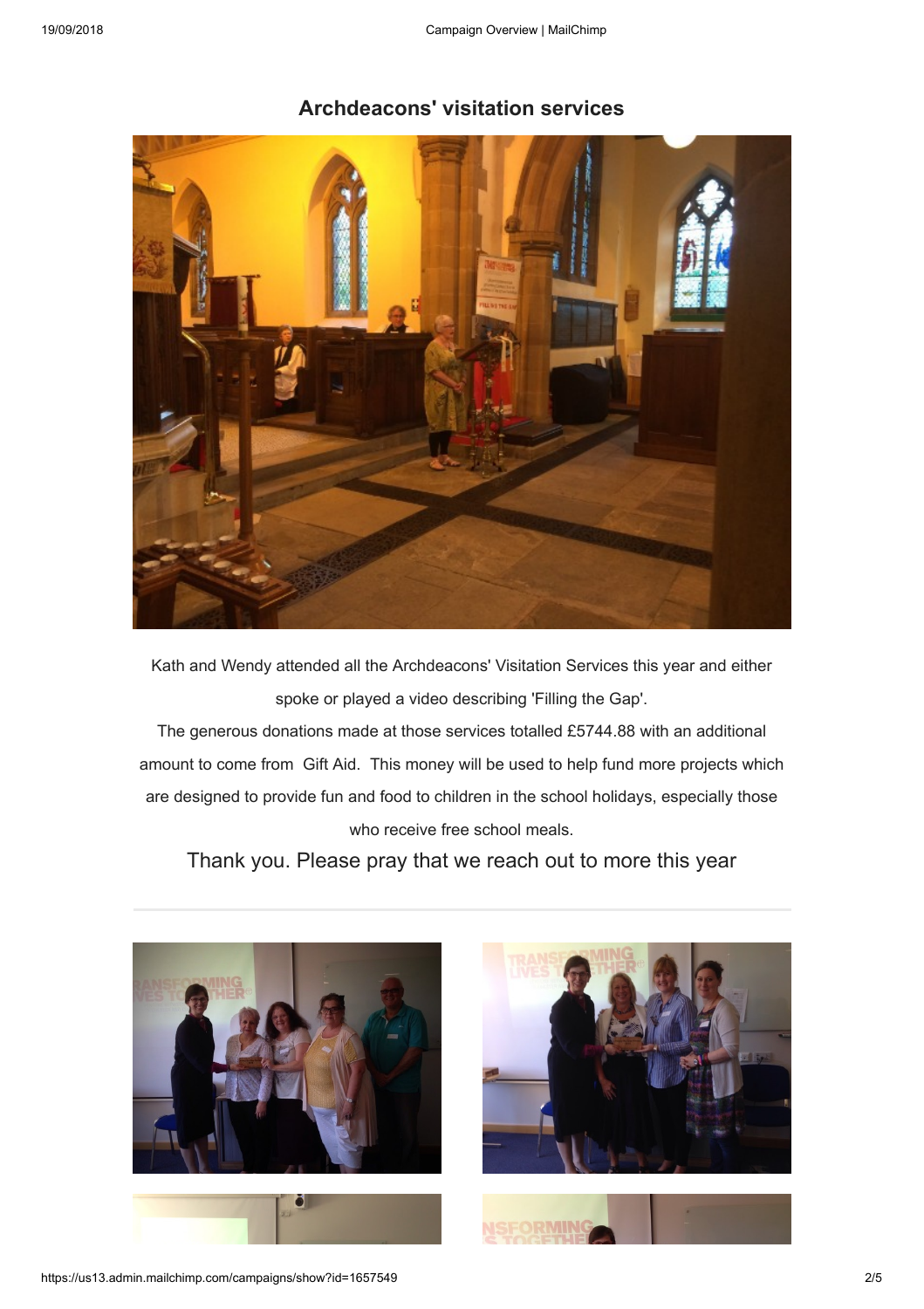

### **Filling the Gap Heroes**

At the end of June we held our Filling the Gap Heroes award ceremony. Bishop Libby came along and presented plaques to some of those churches who have been providing holiday fun and food.

On October 16th we will be holding a Filling the Gap marketplace event where churches who are part of this initiative will be displaying and sharing their ideas and resources. We will be launching our new Resource Pack and we hope to see many others coming to take a look and be inspired to do the same in their parish. [www.eventbrite.co.uk/e/filling-the-gap-marketplace-tickets-47717412064](http://www.eventbrite.co.uk/e/filling-the-gap-marketplace-tickets-47717412064)

#### **Coming soon......**

Transforming Lives Together are delighted to be working with Julia Webster, Just Finance Officer from Liverpool Diocese. On August 13th she will be 'training the trainers' in an exciting new programme designed to help people to manage their finances better. Cash Smart Credit Savvy has been used by other Joint Ventures such as TLT to help churches and communities to support people in managing their money and making wise choices.



Know Your Church, Know Your Neighbourhood is a programme which we have run with several churches who want to engage better with their community. We have recently made some changes to make the emphasis more asset based and have shortened the time it takes slightly

https://us13.admin.mailchimp.com/campaigns/show?id=1657549 3/5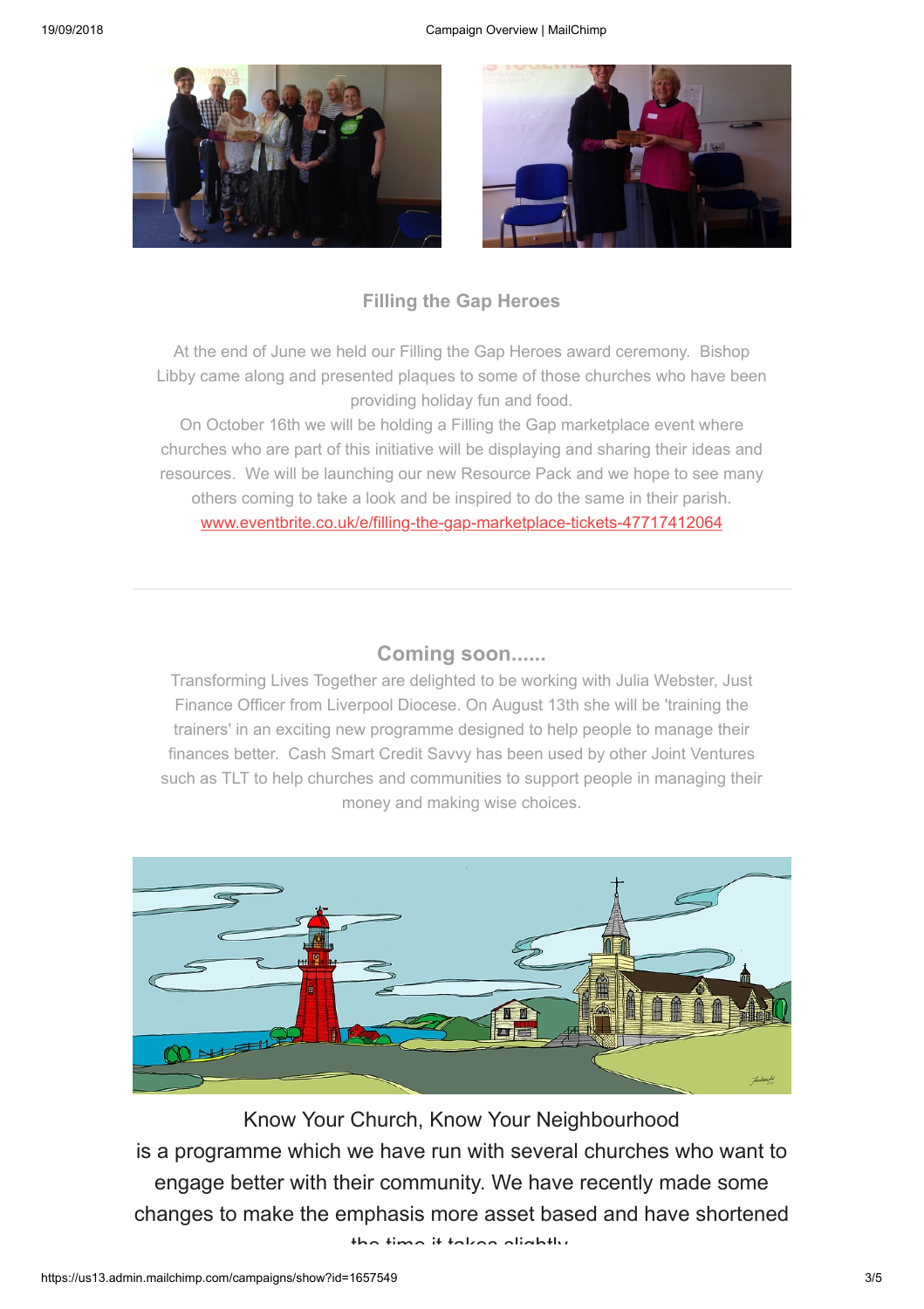the time it takes slightly. Please pray that we can successfully guide more churches to recognise their assets and engage with their community in a positive and fruitful way.



Thank you for reading our newsletter and if you have committed to being our partner in praying for us and our work we especially want to thank you.

Can we ask that you pray especially for us to find new ways to reach churches and to discover new ways to finance our work.

Please feel free to share this newsletter and to contact us if you want to know more. Kath and Wendy



*Copyright © 2018 Transforming Lives Together All rights reserved.* You are receiving this email from Transforming Lives Together because you attended one of our events and gave us permission to keep in contact or you opted in to this newsletter on our website

**Our mailing address is:** Transforming Lives Together

Want to change how you receive these emails? You can [update your prefere](https://tltogether.us13.list-manage.com/profile?u=a59a15d8620343431274e40cd&id=9937b0fc2e&e=[UNIQID])[nces or unsubscribe from this](https://tltogether.us13.list-manage.com/unsubscribe?u=a59a15d8620343431274e40cd&id=9937b0fc2e&e=[UNIQID]&c=00a721e16b) list